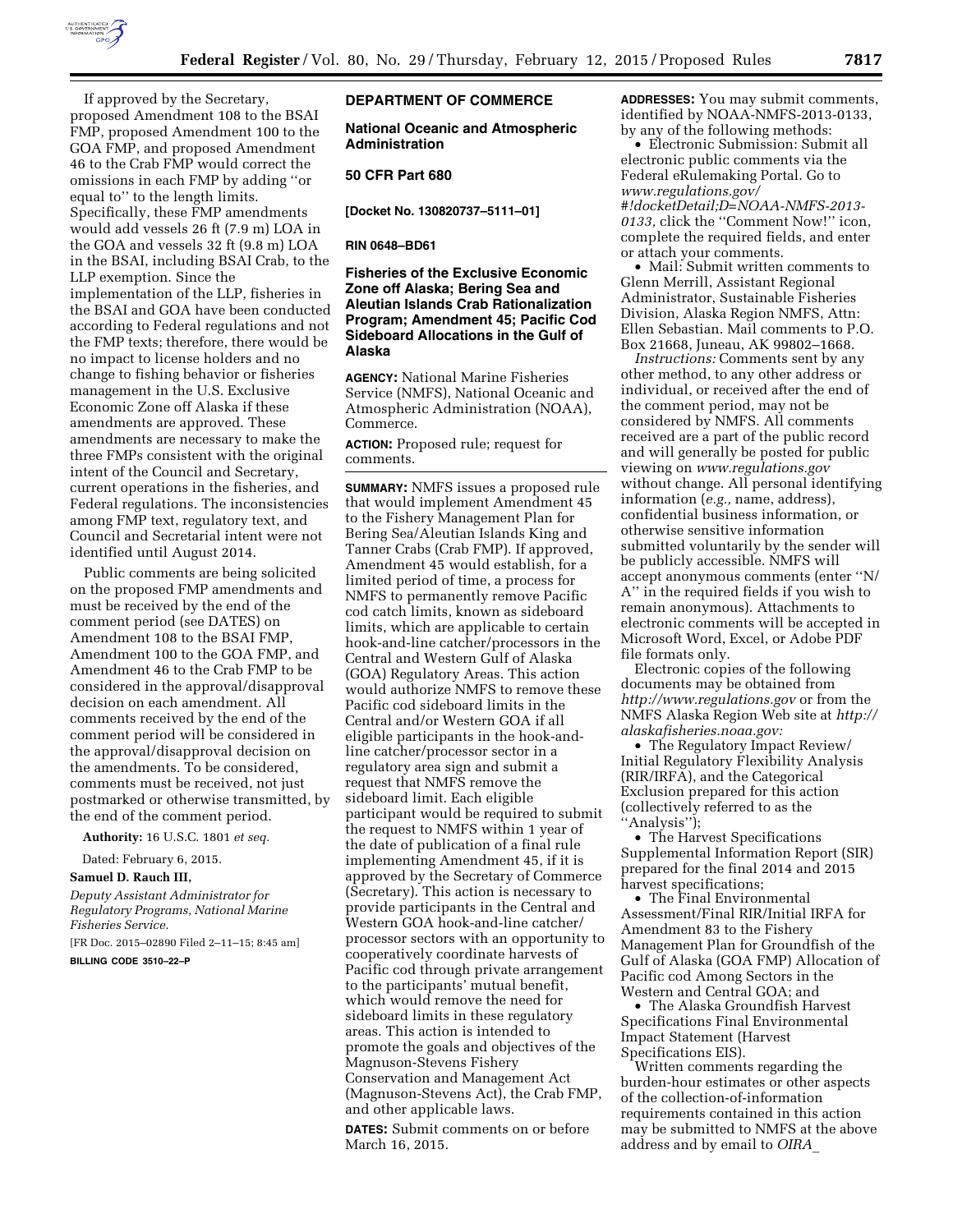*[Submission@omb.eop.gov](mailto:OIRA_Submission@omb.eop.gov)* or fax to 202– 395–5806.

#### **FOR FURTHER INFORMATION CONTACT:**  Seanbob Kelly, 907–586–7228.

**SUPPLEMENTARY INFORMATION:** MFS proposes regulations to implement Amendment 45 to the Crab FMP. The king and Tanner crab fisheries in the exclusive economic zone (EEZ) of the Bering Sea and Aleutian Islands are managed under the Crab FMP. While the groundfish fisheries in the EEZ of the Gulf of Alaska are managed primarily under the Fishery Management Plan for Groundfish of the Gulf of Alaska (GOA FMP), some aspects of groundfish fishing in the Gulf of Alaska are managed under the Crab FMP. The Council prepared each fishery management plan pursuant to the Magnuson-Stevens Act and other applicable laws. Regulations implementing the Crab FMP appear at 50 CFR part 680. Regulations implementing the GOA FMP appear at 50 CFR part 679. General regulations governing U.S. fisheries also appear at 50 CFR part 600.

This proposed action would establish, for a limited period of time, a regulatory process for NMFS to permanently remove Pacific cod catch limits, known as sideboard limits, that are applicable to some participants in the Central GOA Regulatory Area (Central GOA) and Western GOA Regulatory Area (Western GOA) hook-and-line catcher/processor sectors. This proposed rule would modify regulations at 50 CFR 680.22(e) that currently require NMFS to establish Pacific cod sideboard limits for hookand-line catcher/processors during the annual harvest specification process. Under this proposed rule, NMFS would not establish these sideboard limits for the Central or Western GOA if all participants eligible to use a hook-andline catcher/processor to fish for Pacific cod in the regulatory area sign and submit to NMFS a request that NMFS remove the sideboard limit for that regulatory area. Each eligible participant would be required to submit that request to NMFS within 1 year of the date of publication of a final rule implementing Amendment 45, if approved by the Secretary. Each eligible participant in the Central and/or Western GOA must sign an affidavit, included on a form, to request that NMFS no longer establish Pacific cod sideboard limits for the hook-and-line catcher/processor sector in the Central and/or Western GOA. If NMFS receives the required affidavits within the time provided, NMFS would announce the permanent removal of the Central and/ or Western GOA sideboard limits during the annual GOA groundfish specification process and would no longer establish Pacific cod sideboard limits for the hook-and-line catcher/ processor sector in the Central and/or Western GOA. If NMFS does not receive the required affidavits within the time provided, NMFS would continue to establish GOA Pacific cod sideboard limits for the hook-and-line catcher/ processor sectors through the annual GOA groundfish specification process.

To understand the proposed action, the following sections of the preamble describe: (1) General management of Pacific cod in the Central and Western GOA; (2) GOA Pacific cod sideboard limits established under the Bering Sea and Aleutian Islands Management Area (BSAI) Crab Rationalization Program; (3) recent allocations of Pacific cod in the GOA; (4) the effect of Pacific cod sideboard limits on hook-and-line catcher/processors in the Central and Western GOA; and (5) the proposed action.

## **General Management of Pacific Cod in the Central and Western GOA**

NMFS implements conservation and management measures, such as catch limits, to prevent overfishing while achieving the optimum yield in federally managed fisheries. Catch limits for GOA Pacific cod are established as part of the annual harvest specifications process for GOA groundfish. A detailed description of the annual harvest specification process is provided in the Harvest Specifications EIS (see **ADDRESSES**), the Harvest Specifications SIR (see **ADDRESSES**), and the final 2014 and 2015 harvest specifications for groundfish of the GOA (79 FR 12890, March 6, 2014).

Regulations at § 679.20(a) require that the North Pacific Fishery Management Council (Council) annually recommend, and NMFS specify, an amount of catch at which overfishing is occurring (*i.e.,*  overfishing level or OFL), an acceptable biological catch (ABC), and a total allowable catch (TAC) for each stock or stock complex (*i.e.,* species or species group). NMFS defines the ABC as the level of a species or species group's annual catch that accounts for the scientific uncertainty in the estimate of OFL and any other scientific uncertainty. The ABC is always set below the OFL. The TAC is defined as the annual catch target for a species or species group that is derived from the ABC after considering social and economic factors and management uncertainty. Separate TACs are calculated using the apportionment of TAC for specific regulatory areas to limit catch and ensure that fisheries can

be effectively managed. Similarly, sideboard limits are calculated as a portion of the TACs for some groundfish species and established in the annual harvest specifications. Sideboard limits constrain harvests by specific vessels based on regulatory requirements established under various management programs.

Specific to this proposed action, the Council recommends, and NMFS implements an OFL and ABC for Pacific cod in the GOA, and separate TACs for the Eastern, Central, and Western GOA Pacific cod fisheries. NMFS limits harvest by vessels participating in the Pacific cod fisheries to these TACs to provide for a conservatively managed sustainable yield throughout the GOA. Once the TACs have been established, NMFS apportions each TAC among various gear types (*e.g.,* pot or trawl gear), operation types (*e.g.,* catcher vessels and catcher/processors), and sectors (*e.g.,* hook-and-line catcher/ processors) as required by regulation (see regulations at § 679.20(a)). Based on the regulatory area TACs for Eastern, Central, and Western GOA, as divided by the A season and B season, NMFS establishes sideboard limits for Pacific cod, as required by regulations (for example, see regulations at § 680.22(a) and (d)). The resulting sideboard limits, expressed in metric tons, are published in the annual GOA groundfish harvest specification notices (for the most recent example, see 79 FR 12890, March 6, 2014). As described in more detail in the following sections of this preamble, NMFS manages vessels subject to Pacific cod sideboard limits to ensure that these limits are not exceeded.

NMFS also manages Pacific cod fisheries through the License Limitation Program (LLP). A vessel is required to be named on an LLP license before it can be deployed to directed fish (*i.e.,*  specifically target) for groundfish in Federal fisheries in the GOA. The term ''directed fishing'' is defined in regulation at § 679.2. NMFS has issued a specific number of LLP licenses, which establish an upper limit on the total number of potential participants in GOA groundfish fisheries. LLP licenses are assigned endorsements for specific areas (*e.g.,* Central or Western GOA), specific gear (*e.g.,* trawl or hook-andline gear), operation type (*e.g.,* catcher vessel or catcher/processor), and in the case of vessels using hook-and-line or pot gear in the Central and Western GOA Pacific cod fisheries, a Pacific cod endorsement. LLP licenses must have the necessary endorsements for the fishing to be conducted. For example, in order for a vessel to be used to conduct directed fishing for Pacific cod in the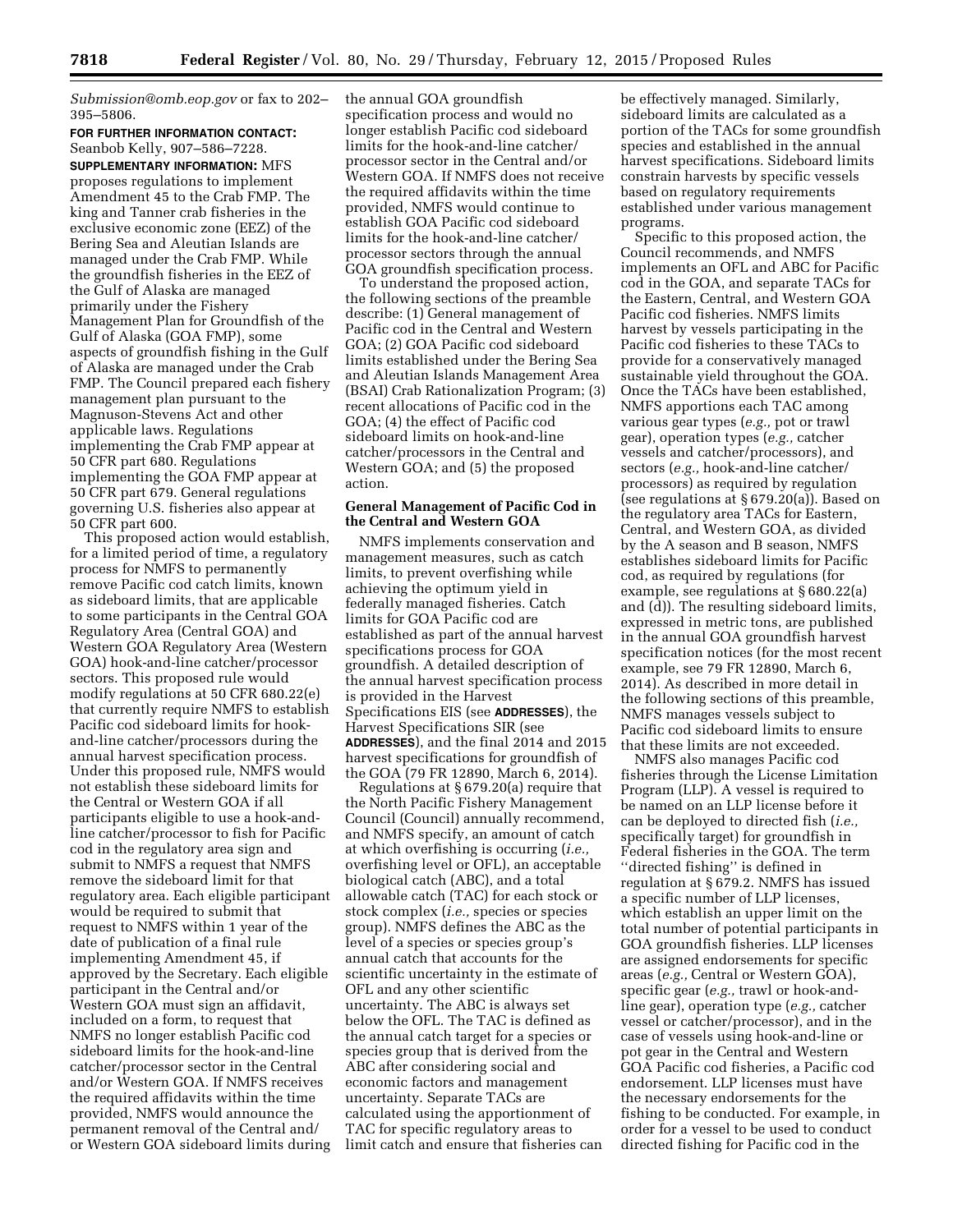Central GOA as a hook-and-line catcher/ processor, the vessel must be named on an LLP license that has hook-and-line, catcher/processor, and Pacific cod endorsements for the Central GOA. Additional detail on the LLP is available in the final rule implementing the LLP (63 FR 52642, October 1, 1998), and in the final rule implementing Amendment 86 to the GOA FMP, which established Pacific cod endorsement requirements for hook-and-line and pot gear in the Central and Western GOA (March 22, 2011, 76 FR 15826).

### **GOA Pacific Cod Sideboard Limits Established Under the BSAI Crab Rationalization Program**

The BSAI Crab Rationalization Program (CR Program) was implemented in 2005 and established a catch share program that allocates BSAI crab resources among harvesters, processors, and coastal communities (70 FR 10174, March 2, 2005). As part of the CR Program, eligible vessel owners and vessel captains were allocated quota share (QS) in several valuable crab fisheries, including the Bering Sea snow crab (*Chionoecetes opilio*) fishery (see Table 1 to 50 CFR part 680 and § 680.40(a) for a complete list of fisheries). The amount of crab QS assigned to each harvester is based on historic landings in these fisheries (see regulations at § 680.40(c)). The QS allocated to historic participants in the crab fisheries represents an exclusive harvest privilege, commonly known as a catch share. A catch share provides each qualified harvester with an annual allocation of a portion of the available TAC for each target species.

As a catch share program, the CR Program benefits eligible harvesters by allowing them to tailor their fishing to their specific exclusive harvest allocation. This allows harvesters to avoid a ''race for fish,'' in which participants compete against each other to maximize their catch before the TAC is reached. The CR Program provides increased flexibility for crab fishermen to choose when and where to fish or whether to lease their crab QS and fish for species other than crab. The Council and NMFS recognized that the benefits of the CR Program could create incentives for recipients of snow crab QS to increase their level of participation in groundfish fisheries, especially Pacific cod fisheries in the Central and Western GOA. Vessel owners that received snow crab QS were active in Pacific cod fisheries, and to a lesser extent pollock and other groundfish fisheries, in the GOA. Therefore, vessel owners receiving snow crab QS could increase their fishing

effort in GOA groundfish fisheries because the allocation of snow crab QS provides an exclusive harvest privilege to each eligible vessel owner that can be leased, thereby providing the opportunity for those vessel owners to forgo crab harvests in the BSAI to directed fish for Pacific cod and other groundfish in the GOA.

Regulations implementing the CR Program established catch restrictions, known as CR Program GOA sideboards, to limit the potential adverse effects of the CR Program on GOA groundfish fisheries. These sideboards prevent CR Program participants from preempting fishermen in the GOA that did not receive benefits from the CR Program. The final rule implementing the CR Program (70 FR 10174, March 2, 2005) and Section 1.1.3 of the Analysis provide additional detail on the rationale for specific provisions of CR Program GOA sideboards. This preamble provides a summary of relevant provisions.

CR Program GOA sideboards apply to the owners and operators of vessels that (1) are not authorized to conduct directed fishing for pollock under the American Fisheries Act (AFA) of 1998 (Pub. L. 105–227, Title II of Division C); and (2) were used to fish for Bering Sea snow crab from 1996 through 2000. For this preamble, these vessels are termed ''non-AFA crab vessels.'' CR Program GOA sideboards also apply to any vessel that fishes under the authority of an LLP license originally issued to a non-AFA crab vessel. For this preamble, these LLP licenses are termed ''non-AFA crab LLP licenses.''

When developing the CR Program GOA sideboards, the Council and NMFS recognized that individual non-AFA crab vessels and associated non-AFA crab LLP licenses had varying levels of historical participation in the GOA groundfish fisheries. Therefore, the Council and NMFS established two broad categories of CR Program GOA sideboards: (1) Sideboard limits for groundfish species other than Pacific cod that apply to all non-AFA crab vessels and non-AFA crab LLP licenses; and (2) sideboard provisions for Pacific cod that apply to all non-AFA crab vessels and non-AFA crab LLP licenses but that vary depending on the specific harvest patterns of the non-AFA crab vessel and its associated non-AFA crab LLP license. Because this proposed action would not modify GOA sideboard limits for groundfish species other than Pacific cod, only the GOA Pacific cod sideboard provisions are further described in this preamble.

The CR Program establishes three separate GOA Pacific cod sideboard

provisions based on historic fishing patterns for Bering Sea snow crab and GOA Pacific cod by non-AFA crab vessels from 1996 through 2000. Many vessels active in the Bering Sea snow crab fisheries during this time also used pot gear to fish for Pacific cod in the GOA because the gear is similar to the pot gear used for fishing crab, and the vessels were well-suited to fishing for Pacific cod. Specifically, some non-AFA crab vessels, and the non-AFA crab LLP licenses associated with those vessels, had relatively little participation in GOA Pacific cod fisheries and relatively high levels of participation in Bering Sea snow crab fisheries; some had relatively high levels of participation in GOA Pacific cod fisheries and relatively little participation in Bering Sea snow crab fisheries; and some had relatively moderate levels of participation in both GOA Pacific cod fisheries and Bering Sea snow crab fisheries.

To recognize these three different participation patterns, the CR Program established three types of GOA Pacific cod sideboard provisions for non-AFA crab vessels and non-AFA crab LLP licenses. These three CR Program GOA Pacific cod sideboard provisions are: (1) A prohibition on directed fishing for GOA Pacific cod for those non-AFA crab vessels and LLP licenses that had relatively little participation in GOA Pacific cod fisheries and relatively high levels of participation in Bering Sea snow crab fisheries; (2) a GOA Pacific cod sideboard limit for those non-AFA crab vessels and LLP licenses that had relatively moderate levels of participation in both GOA Pacific cod fisheries and Bering Sea snow crab fisheries; and (3) an exemption from the CR Program GOA Pacific cod sideboard limits for those non-AFA crab vessels and LLP licenses that had relatively high levels of participation in GOA Pacific cod fisheries and relatively little participation in Bering Sea snow crab fisheries. Because this proposed action would not modify the prohibition on directed fishing for GOA Pacific cod or the exemption from CR Program GOA Pacific cod sideboard limits, only the sideboard provision described under (2) above that imposes GOA Pacific cod sideboard limits is further described in this preamble.

Those non-AFA crab vessels and non-AFA crab LLP licenses that are not prohibited from directed fishing for GOA Pacific cod or exempt from GOA Pacific cod sideboard limits are subject to specific annual limits on the maximum amount of Pacific cod that can be caught. These annual limits are known as CR Program GOA Pacific cod sideboard limits. These CR Program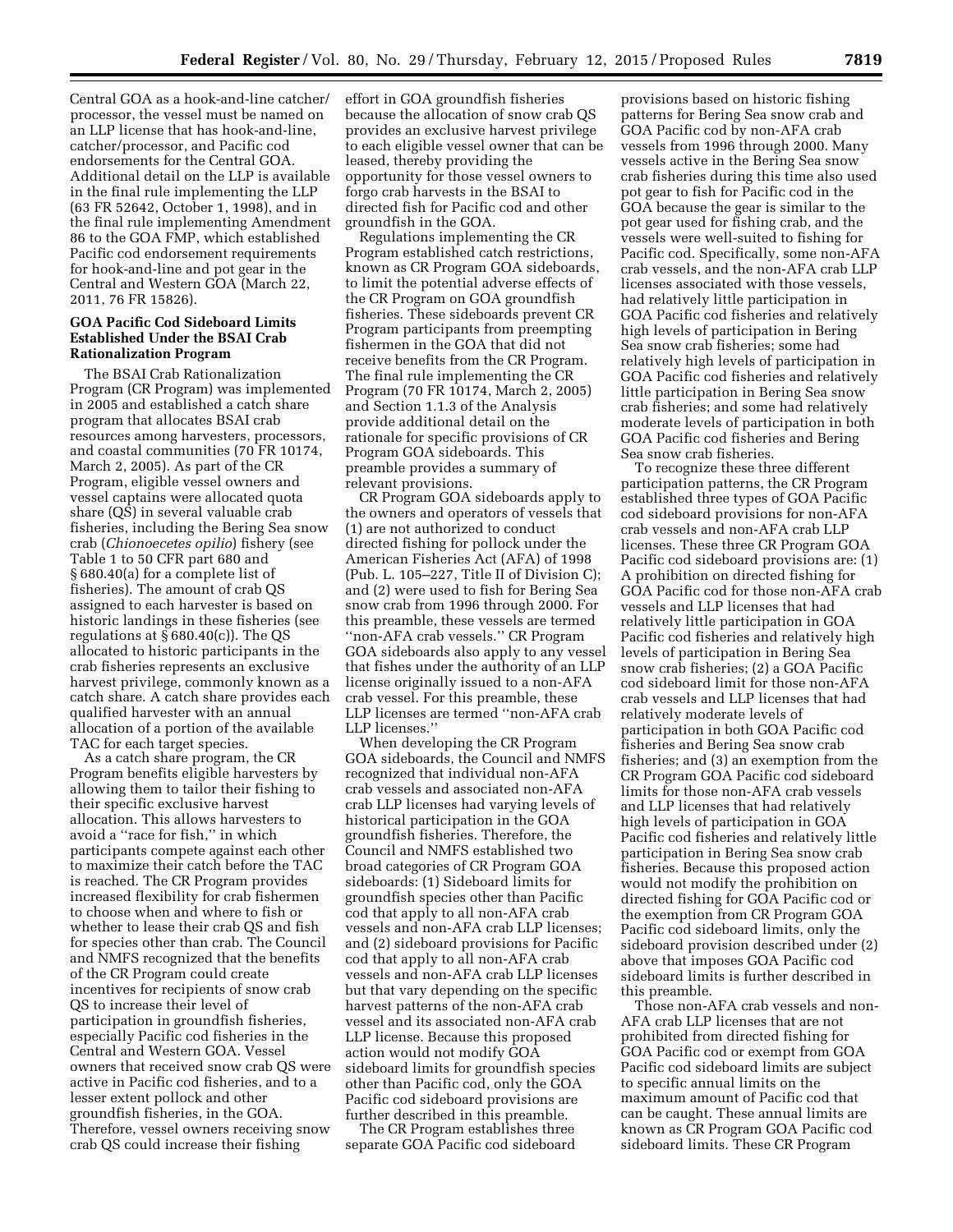GOA Pacific cod sideboard limits are calculated based on the proportion of the GOA Pacific cod TACs in the Eastern, Central, and Western GOA harvested from 1996 through 2000 by non-AFA crab vessels subject to CR Program GOA Pacific cod sideboard limits (see regulations at § 680.22(a)(1)).

The CR Program created separate Pacific cod sideboard limits for the Eastern, Central, and Western GOA. CR Program GOA sideboard limits are established through the annual harvest specifications. Because the final annual harvest specifications for 2005 were effective before the final rule for the CR Program was effective, the CR Program GOA Pacific cod sideboard limits were first implemented in 2006 in the final 2006 and 2007 harvest specifications for groundfish of the GOA (71 FR 10870, March 3, 2006).

During a fishing year, NMFS manages CR Program GOA Pacific cod sideboard limits by tracking all catch of vessels subject to a sideboard limit to make sure the sideboard limits are not exceeded. NMFS opens directed fishing for GOA Pacific cod in a specific regulatory area by vessels subject to the CR Program GOA Pacific cod sideboard limit when it determines that all Pacific cod catch by those vessels, in directed fisheries and as incidental catch, would not exceed the sideboard limit in that area (see regulations at § 680.22(e)). NMFS prohibits directed fishing for GOA Pacific cod in a specific regulatory area by vessels subject to the CR Program GOA Pacific cod sideboard limit when it determines that the CR Program GOA Pacific cod sideboard limit is reached or the remainder of the sideboard limit is needed to account for incidental catch of Pacific cod by those vessels in other fisheries. NMFS will prohibit directed fishing for GOA Pacific cod in a specific regulatory area by vessels subject to the CR Program GOA Pacific cod sideboard limit through the annual harvest specifications if NMFS determines at the start of the fishing year that the CR Program GOA Pacific cod sideboard limit is insufficient to support a directed fishery by those vessels (see regulations at § 680.22(e)(2) and (3)).

Some of the vessels and LLP licenses active in the hook-and-line catcher/ processor sector are subject to CR Program GOA Pacific cod sideboard limits. In general, the hook-and-line catcher/processor sector operates primarily in the BSAI, and to a lesser extent in the Central and Western GOA. The hook-and-line catcher/processor sector primarily targets Pacific cod. Recent estimates indicate that nearly 90 percent of the revenue from the hookand-line catcher/processor sector is

generated from directed fishing for Pacific cod (Section 1.6.2 of the Analysis provides additional detail on catch and revenue by the hook-and-line catcher/processor sector).

According to Section 1.6 of the Analysis, the hook-and-line catcher/ processor sector operating in the EEZ off Alaska currently consists of 36 vessels. NMFS has determined that eight of these 36 vessels are subject to the CR Program GOA Pacific cod sideboard limits. The Federal Fisheries Permit (FFP) issued by NMFS to each of these eight vessels includes a designation indicating that the vessel is subject to the CR Program GOA Pacific cod sideboard limits. Of the LLP licenses that authorize a vessel to participate in the Central and/or Western GOA Pacific cod hook-and-line catcher/processor sector, NMFS has determined that five LLP licenses are subject to the CR Program GOA Pacific cod sideboard limits. These five LLP licenses include a designation indicating that the license is subject to the CR Program GOA Pacific cod sideboard limits (see Section 1.6 of the Analysis for more detail).

NMFS has determined that the number of vessels subject to CR Program GOA Pacific cod sideboard limits and that have been used as hook-and-line catcher/processors in the GOA (eight vessels) is slightly more than the number of vessels identified in the analysis available to the Council at the time the Council recommended this proposed action (six vessels). NMFS has identified the following list of eight vessels that have operated as hook-andline catcher/processors in the GOA and that are subject to CR Program GOA Pacific cod sideboard limits: *Aleutian Lady; Baranof; Beauty Bay; Bering Prowler; Blue Attu; Courageous; Siberian Sea;* and *US Liberator.* NMFS has revised the Analysis to provide a full description of the vessels subject to the CR Program GOA Pacific cod sideboard limits and updated the assessment of the impacts of this proposed action. Section 1.6 of the Analysis provides additional detail.

The following sections of the preamble describe the allocation of Pacific cod in the GOA and the effects of this allocation on the management of CR Program GOA Pacific cod sideboard limits in the Central and Western GOA.

## **Allocations of Pacific Cod in the GOA**

For the last 20 years, Pacific cod in the GOA has been managed under two management regimes—inshore/offshore management from the early 1990s through 2011 and sector management under Amendment 83 to the GOA FMP (Amendment 83) from 2012 until the

present. Prior to 2012, Pacific cod in the GOA was apportioned on the basis of processor component (*i.e.,* an inshore and an offshore component) and season, commonly known as inshore/offshore management. Under inshore/offshore management, 90 percent of the Eastern, Central, and Western GOA Pacific cod TACs were allocated to vessels catching Pacific cod for processing by the inshore component, and 10 percent to vessels catching Pacific cod for processing by the offshore component. In 2007, the Council recognized that, under inshore/ offshore management, competition among participants in the Central and Western GOA Pacific cod fisheries had intensified beginning around 2005 relative to prior years. Because the Central and Western GOA Pacific cod TACs were divided by inshore and offshore processing components and not among gear or operation types, a race for fish existed among vessels in the inshore and the offshore components. All vessels using various types of gear (*i.e.,* hook-and-line, jig, pot, and trawl) competed against each other for the harvest of the GOA Pacific cod TACs.

In response to this race for fish, the Council recommended, and NMFS approved, Amendment 83 in 2011 (76 FR 74670, December 1, 2011). Regulations implementing Amendment 83 became effective on January 1, 2012. Amendment 83 removed inshore/ offshore management for Pacific cod in the Central and Western GOA and allocated Central and Western GOA Pacific cod TACs among a number of sectors composed of combinations of various gear types, operation types, and vessel size classes. The final rule implementing Amendment 83 defines these Pacific cod sectors (76 FR 74670, December 1, 2011). Sector allocations limit the amount of Central and Western GOA Pacific cod that each sector is authorized to catch. Amendment 83 was intended to reduce competition and support stability in the Pacific cod fishery. Amendment 83 did not change Pacific cod management in the Eastern GOA because the same level of competition, or race for fish, did not exist in the Eastern GOA compared to the Central and Western GOA. Therefore, Pacific cod in the Eastern GOA is still subject to inshore/offshore management.

Under the regulations implementing Amendment 83, allocations from the Central and Western GOA Pacific cod TACs are made first to the jig sector, and then to all other sectors. The allocations made to the various sectors, other than jig gear, were based on harvest during a range of years that reflected historic and recent patterns of harvest by each sector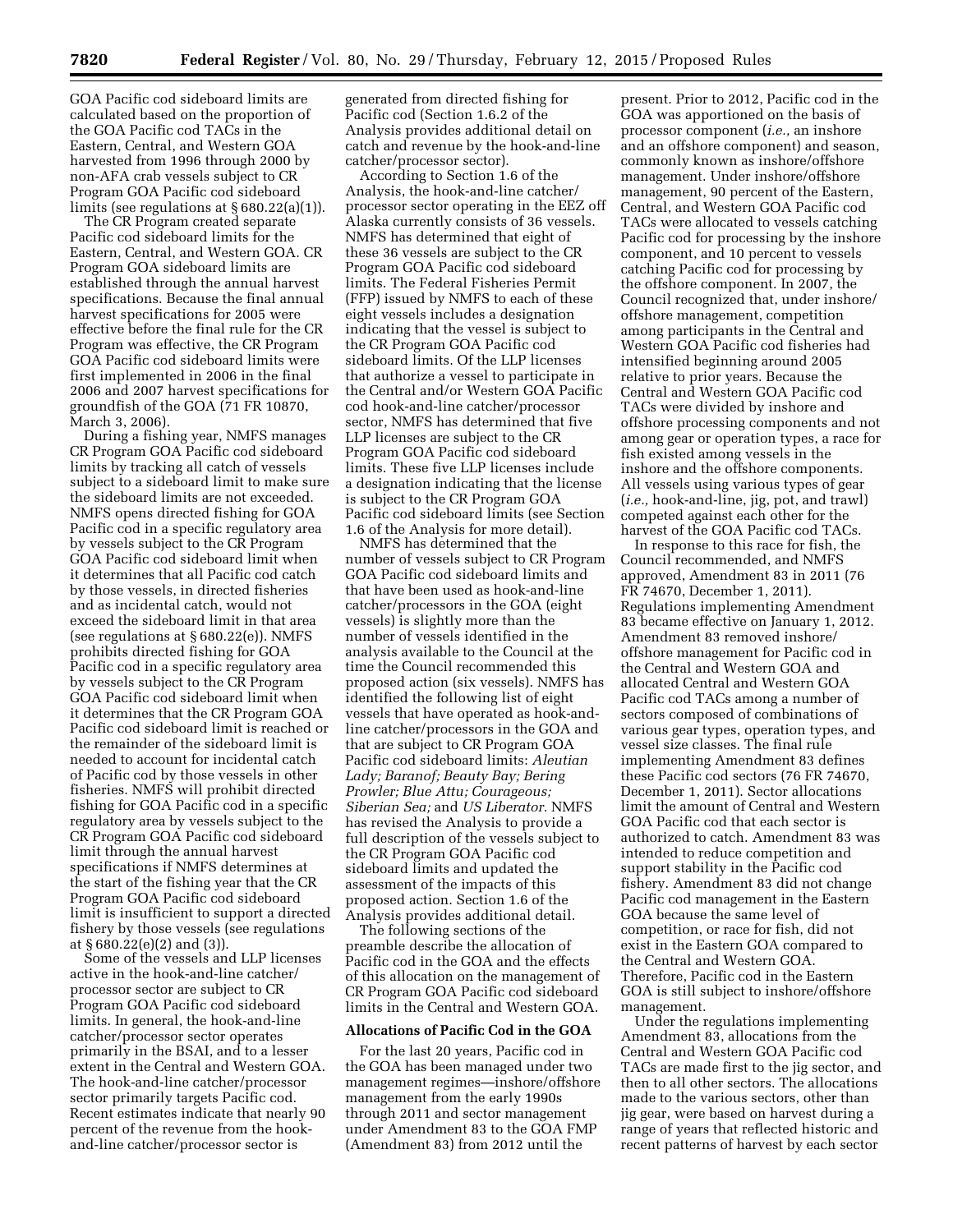(see the final rule implementing Amendment 83 for additional detail (76 FR 74670, December 1, 2011)). Specific to this proposed action, regulations implementing Amendment 83 established sector allocations for hookand-line catcher/processors in the Central GOA and the Western GOA. The hook-and-line catcher/processor sector receives 5.10 percent of the Central GOA Pacific cod TAC after allocation to jig gear, and 19.80 percent of the Western GOA Pacific cod TAC after allocation to jig gear (see § 679.20(a)(12)(i)(A) and (B)).

The allocations of Central and Western GOA Pacific cod to the hookand-line catcher/processor sector can be harvested only by vessels that are named on an LLP license with Central and/or Western GOA, Pacific cod, hookand-line, and catcher/processor endorsements (76 FR 74670, December 1, 2011). A total of 23 LLP licenses are endorsed for the Pacific cod hook-andline catcher/processor sector in the Central GOA, and 18 LLP licenses are endorsed for the Pacific cod hook-andline catcher/processor sector in the Western GOA (See Section 1.5 of the Analysis). Some of these LLP licenses are endorsed for both the Central and Western GOA; therefore, a total of 30 LLP licenses are endorsed for the Pacific cod hook-and-line catcher/processor sector in the Central or Western GOA. Twenty-seven of these 30 LLP licenses are also endorsed for the Bering Sea or Aleutian Islands Pacific cod hook-andline catcher/processor sector. The three remaining LLP licenses are not endorsed for the BSAI Pacific cod hook-and-line catcher/processor sector, and fish exclusively in the GOA (see Section 1.5.4 of the Analysis for additional detail).

## **The Effect of Pacific Cod Sideboard Limits on Hook-and-Line Catcher/ Processors in the Central and Western GOA**

The CR Program GOA Pacific cod sideboard limits affected the eight vessels and the five LLP licenses subject to the sideboard limits differently starting in 2012 under Amendment 83 than under inshore/offshore management when the CR Program was first implemented in 2006 through 2011. When the CR Program GOA Pacific cod sideboard limits were implemented in 2006, CR Program Pacific cod GOA sideboard limits were divided between the inshore and offshore components in order to be consistent with inshore/ offshore management measures in effect for Pacific cod at that time. From 2006 through 2011, the CR Program GOA Pacific cod sideboard limits were calculated by adding up the amount of harvest of all vessels subject to sideboards in the inshore or offshore components and dividing that by the catches of all vessels in either the inshore or offshore component to yield a sideboard ratio for the inshore and offshore components. The sideboard ratio was annually multiplied by the inshore or offshore TAC for the applicable area (*e.g.,* Central or Western GOA) to yield a sideboard limit for that year. Finally, the sideboard limit was divided into the seasonal apportionments established for the Central and Western GOA and published in the **Federal Register** as part of the harvest specifications. For example, the Central GOA inshore component sideboard ratio for the Pacific cod A season (January 1 to June 10) was 0.0383, or 3.08%of the A season TAC, and the Western GOA inshore component sideboard ratio for the A season was 0.0902, or 9.02% of the A season TAC. Additional detail on this allocation process is provided in Table 16 of the final 2006 and 2007 harvest

specifications for groundfish of the GOA (71 FR 10870, March 3, 2006) and in Section 1.5.3 of the Analysis.

Because the CR Program GOA Pacific cod sideboard limits were allocated among the inshore and offshore components, and not allocated among gear-specific sectors (*e.g.,* hook-and-line gear, pot gear), the owners and operators of the eight sideboarded hook-and-line catcher/processors and the hook-andline catcher/processors assigned to the five sideboarded LLP licenses competed with the other sideboarded participants in the inshore or offshore component, including vessels using other gear types (*e.g.,* pot gear). This created a ''race for sideboards'' as the various vessels subject to CR Program GOA Pacific cod sideboard limits in the inshore and offshore components competed amongst each other. The hook-and-line catcher/ processor sector was able to effectively harvest a large portion of the Pacific cod sideboard limits in the Central and Western GOA under these management conditions, as noted in Section 1.6.2 of the Analysis.

As illustrated in Table 1, the hookand-line catcher/processor participants subject to CR Program GOA Pacific cod sideboard limits catch more Pacific cod in the BSAI than in the GOA; however, these participants increased participation in the GOA Pacific cod fishery from 2001 through 2004 and had relatively higher Pacific cod catch rates following the implementation of the CR Program GOA Pacific cod sideboard limits from 2006 through 2011 as compared to catch rates during the historic period used to calculate the sideboards (1996–2000). Since the implementation of operation and gearspecific CR Program GOA Pacific cod sideboard limits under Amendment 83 in 2012, hook-and-line catcher/ processors subject to these sideboards have not harvested GOA Pacific cod.

TABLE 1—AVERAGE CATCH IN THE GOA AND BSAI BY HOOK-AND-LINE CATCHER/PROCESSORS THAT ARE CURRENTLY SUBJECT TO THE CR PROGRAM GOA PACIFIC COD SIDEBOARDS RELATIVE TO THE AVERAGE PACIFIC COD TAC AMOUNTS FOR ALL SECTORS IN THE BSAI AND GOA: 1996 THROUGH 2000, CATCH DURING THE PERIOD USED TO CALCULATE CR PROGRAM SIDEBOARDS; 2001–2004, CATCH PRIOR TO IMPLEMENTATION OF CR PROGRAM; 2005– 2011, CATCH FOLLOWING IMPLEMENTATION OF CR PROGRAM; AND 2012–2013, CATCH FOLLOWING IMPLEMENTA-TION OF GEAR AND OPERATION TYPE SPECIFIC CR PROGRAM GOA PACIFIC COD SIDEBOARDS UNDER AMENDMENT 83

|                        | <b>BSAI</b>        |                 |                    |                    | Percent of<br>GOA catch |                     |                                                              |
|------------------------|--------------------|-----------------|--------------------|--------------------|-------------------------|---------------------|--------------------------------------------------------------|
| Time period            | TAC.<br>(mt)       | Catch<br>(mt)   | Percent of<br>TAC. | <b>TAC</b><br>(mt) | Catch<br>(mt)           | Percent of<br>TAC . | relative to<br>total BSAI<br>and GOA<br>Pacific cod<br>catch |
| 1996-2000<br>2001-2004 | 224.000<br>202,750 | 7,988<br>15,480 | 4<br>8             | 65,345<br>46,228   | 266<br>792.             | $\leq$              | 3<br>5                                                       |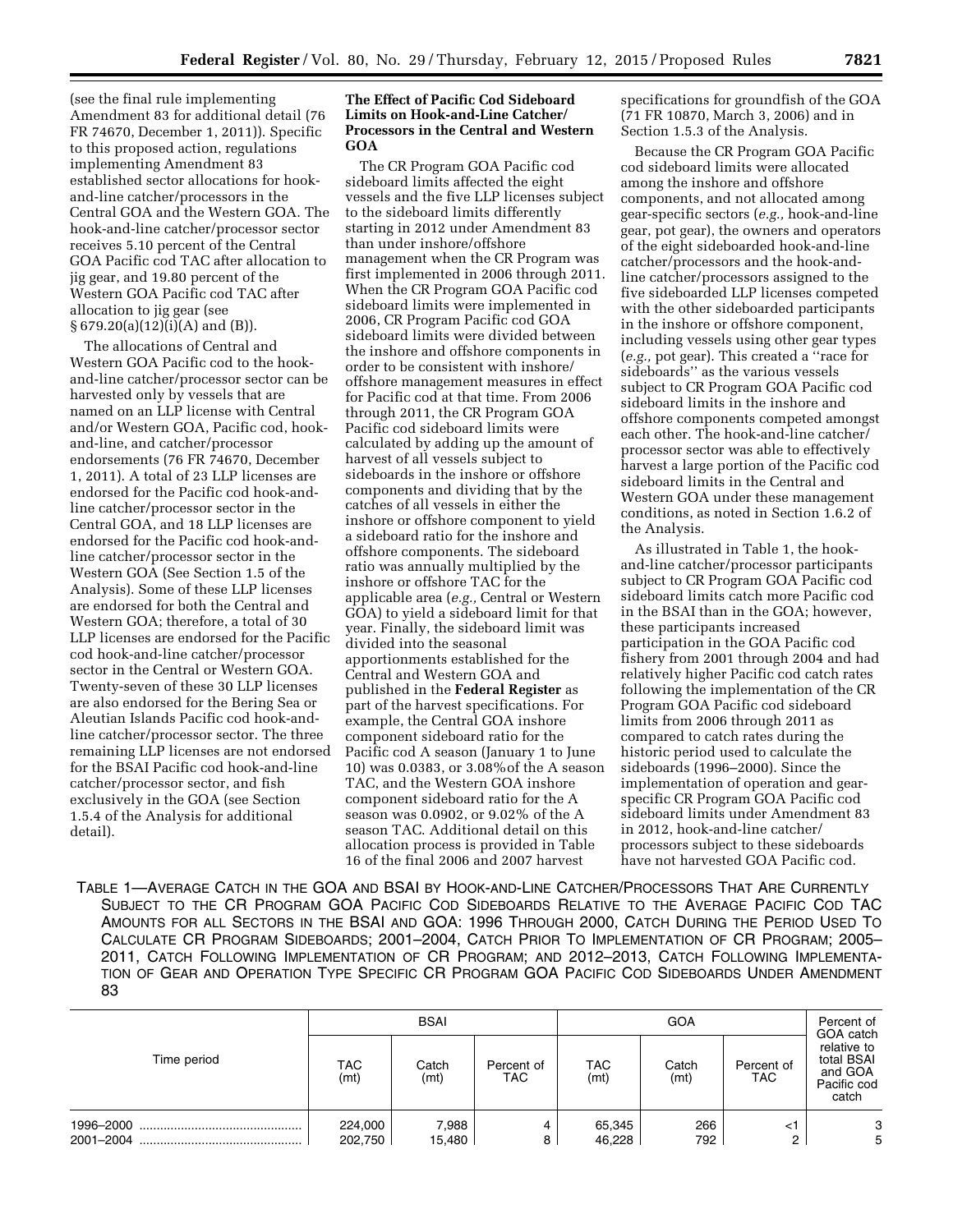TABLE 1—AVERAGE CATCH IN THE GOA AND BSAI BY HOOK-AND-LINE CATCHER/PROCESSORS THAT ARE CURRENTLY SUBJECT TO THE CR PROGRAM GOA PACIFIC COD SIDEBOARDS RELATIVE TO THE AVERAGE PACIFIC COD TAC AMOUNTS FOR ALL SECTORS IN THE BSAI AND GOA: 1996 THROUGH 2000, CATCH DURING THE PERIOD USED TO CALCULATE CR PROGRAM SIDEBOARDS; 2001–2004, CATCH PRIOR TO IMPLEMENTATION OF CR PROGRAM; 2005– 2011, CATCH FOLLOWING IMPLEMENTATION OF CR PROGRAM; AND 2012–2013, CATCH FOLLOWING IMPLEMENTA-TION OF GEAR AND OPERATION TYPE SPECIFIC CR PROGRAM GOA PACIFIC COD SIDEBOARDS UNDER AMENDMENT 83—Continued

|                        | <b>BSAI</b>        |                  |                          | GOA                |               |                    | Percent of<br>GOA catch                                      |
|------------------------|--------------------|------------------|--------------------------|--------------------|---------------|--------------------|--------------------------------------------------------------|
| Time period            | TAC<br>(mt)        | Catch<br>(mt)    | Percent of<br><b>TAC</b> | <b>TAC</b><br>(mt) | Catch<br>(mt) | Percent of<br>TAC. | relative to<br>total BSAI<br>and GOA<br>Pacific cod<br>catch |
| 2005-2011<br>2012-2013 | 187,816<br>260,500 | 22,046<br>31,819 | 12<br>12                 | 53,474<br>63,150   | 634           |                    | 3<br>0                                                       |

During the development and implementation of Amendment 83, the Council and NMFS made reasoned and consistent decisions to maintain the years of catch history of GOA Pacific cod originally used to calculate the CR Program GOA Pacific cod sideboard limits (*i.e.,* 1996 through 2000). In addition, the Council and NMFS clearly chose to base the CR Program GOA Pacific cod sideboard limits on harvests by specific sectors (*e.g.,* hook-and-line catcher/processors, pot catcher/ processors). The preamble to the final rule for Amendment 83 (76 FR 74670, December 1, 2011) and Section 1.5.4 of the Analysis provide additional detail. The net effect of these decisions is that CR Program GOA Pacific cod sideboard limits for the hook-and-line catcher/ processor sector are based on the harvest of Pacific cod by non-AFA crab vessels and vessels using non-AFA crab LLP licenses that operated as hook-andline catcher/processors during 1996 through 2000.

Overall, there was very limited harvest of Pacific cod by non-AFA crab vessels and vessels using non-AFA crab LLP licenses operating as hook-and-line catcher/processors in the Central and Western GOA from 1996 through 2000. Therefore, the sideboard limits established under Amendment 83 for GOA Pacific cod for vessels in the hookand-line catcher/processor sector in the Central and Western GOA are a very small portion of the TACs. For example, the Central GOA hook-and-line catcher/ processor sideboard ratio for the Pacific cod A season (January 1 to June 10) is 0.0012 or 0.12% of the A season TAC, and the Western GOA hook-and-line catcher/processor sideboard ratio for the Pacific cod A season is 0.0018 or 0.18% of the A season TAC. Additional detail is provided in the final 2014 and 2015 harvest specifications for groundfish of

the GOA (79 FR 12890, March 6, 2014), and in Section 1.5.4 of the Analysis.

Since the implementation of Amendment 83, NMFS has prohibited directed fishing by participants subject to CR Program GOA Pacific cod sideboard limits in the hook-and-line catcher/processor sector in the Central and Western GOA. NMFS has made this determination each year based on the small amount of the sideboard limits, the need to account for incidental catch of Pacific cod by sideboarded hook-andline catcher/processors in other groundfish fisheries in the Central and Western GOA, and the potential catch rates of Pacific cod by sideboarded hook-and-line catcher/processors relative to the sideboard limits. Additional information is provided in the final 2014 and 2015 harvest specifications for groundfish of the GOA (79 FR 12890, March 6, 2014) and in Section 1.5.4 of the Analysis.

In October 2011, the Council received public comment requesting that the Council and NMFS reconsider the method for applying the CR Program GOA Pacific cod sideboard limits as proposed under Amendment 83. This comment was received prior to the publication of the final rule implementing Amendment 83 on December 1, 2011 (76 FR 74670). Representatives of hook-and-line catcher/processor sector participants, who would be subject to CR Program GOA Pacific cod sideboard limits under Amendment 83, asserted that application of the proposed sideboard limits would eliminate the ability to directed fish in the Central and Western GOA Pacific cod fisheries. At its October 2011 meeting, the Council noted that the proposed sideboard ratios were included in the analysis for Amendment 83 and were considered by the Council at final action. As part of Amendment 83, the Council

considered—and rejected—alternative methods for managing CR Program GOA Pacific cod sideboard limits (see Section 2.2.4 of the analysis prepared for Amendment 83). At the time the Council took action to recommend Amendment 83, the Council recognized that the CR Program GOA Pacific cod sideboard ratios resulting from the revised calculation method were not likely to provide enough TAC to support directed sideboard fisheries for all catcher/processor gear types, let alone for specific catcher/processor sectors such as the hook-and-line catcher/ processor sector.

After considering public comment during the October 2011 meeting, the Council did not recommend rescinding or revising the method for calculating CR Program GOA Pacific cod sideboard limits, as proposed under Amendment 83. Therefore, NMFS implemented regulations under Amendment 83 that establish separate sideboard limits by sector, including sideboard limits specific to the hook-and-line catcher/ processor sector in the Central and Western GOA (76 FR 74670, December 1, 2011). However, in October 2011, the Council did initiate an analysis to examine alternative methods for managing CR Program GOA Pacific cod sideboard limits that apply to the hookand-line catcher/processor sector. During the development of this action, the Council considered the merits of removing the GOA Pacific cod hookand-line C/P sideboard limits for the sideboarded vessels and LLP licenses. Under this approach, the eight vessels and five LLP licenses would continue to have CR Program sideboard designations affixed to them, but the sideboard designation would have no effect in fisheries, such as Central and Western GOA Pacific cod, for which no sideboard limit is established. After reviewing a discussion paper at its June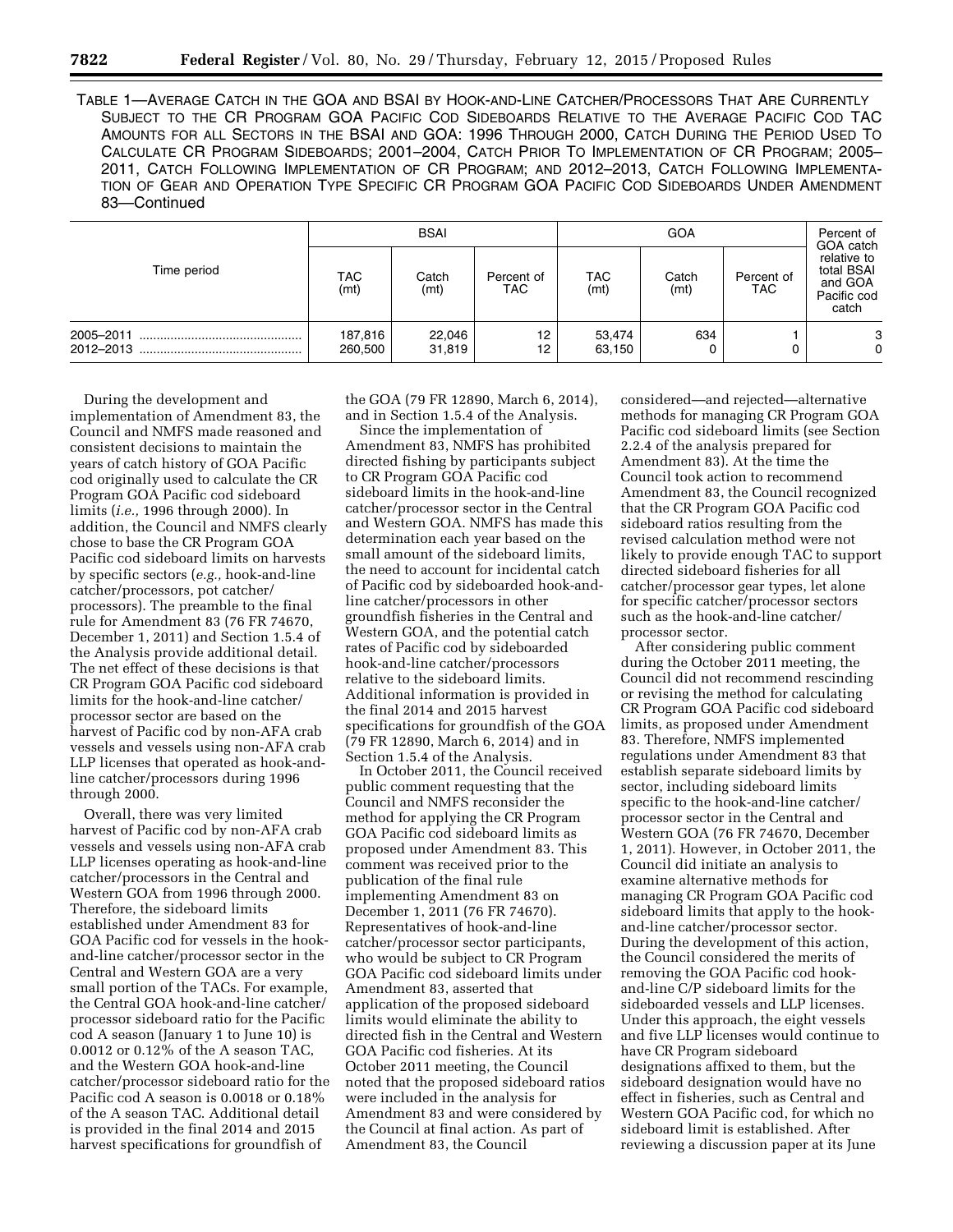2012 meeting, the Council developed a problem statement and alternatives, and tasked staff to prepare an initial analysis of a proposed action to remove the Pacific cod sideboard limits in the Central and Western GOA. In February 2013, the Council reviewed an initial review analysis and added the option of removing the sideboard limits only if all eligible participants in the Central and Western GOA Pacific cod hook-and-line catcher/processor sectors submit an affidavit asking NMFS to remove the sideboard limits. Following a review of the analysis and considering public comment, the Council recommended Amendment 45 to the Crab FMP in June 2013. This action is intended to balance the Council's competing objectives: (1) To relieve the CR Program GOA Pacific cod sideboard limits for some vessels and LLP licenses that benefitted from allocations under the CR program, and (2) to protect the GOA-only participants from adverse impacts that may result from removal of those sideboard limits.

#### **Proposed Action**

This action is necessary to provide participants in the Central and Western GOA hook-and-line catcher/processor sectors with an opportunity to cooperatively coordinate harvests of Pacific cod through private arrangement to the participants' mutual benefit, which would remove the need for current regulations that impose sideboard harvest restrictions on some participants in the sectors. The Council determined and NMFS agrees that making the removal of the sideboard limits contingent on the equitable cooperation of all participants in the GOA Pacific cod hook-and-line catcher/ processor sectors would ensure the management stability that is necessary for removal of the sideboard limits. This action would establish the regulatory conditions that must be met prior to the removal of CR Program GOA Pacific cod sideboard limits for the hook-and-line catcher/processor sectors in the Central and/or Western GOA. NMFS would remove the sideboard limits if each person holding an LLP license or LLP licenses with endorsements that authorize directed fishing for Pacific cod as a hook-and-line catcher/ processor in the Central or Western GOA (*i.e.,* eligible participants) provide NMFS with a signed form requesting that NMFS remove the Pacific cod sideboard limit for that regulatory area.

Under this proposed rule, all of the eligible participants in the Central or Western GOA would be required to submit to NMFS a completed Request to Extinguish Pacific Cod Sideboard Limit in the Central or Western GOA. The

Council and NMFS determined that LLP license holders best represent the eligible participants in the Central and Western GOA hook-and-line catcher/ processor sectors. As noted earlier in this preamble, an LLP license is required to deploy a vessel to conduct directed fishing for Pacific cod in the Central and Western GOA Pacific as a hook-and-line catcher/processor. Therefore, the holders of LLP licenses endorsed for Pacific cod, hook-and-line gear, and catcher/processor in the Central and/or Western GOA represent the complete range of all eligible participants. The Council and NMFS determined that the owners of vessels currently used in the Central and Western GOA hook-and-line catcher/ processor sector are not the best representation of eligible participants. Vessels that are currently used as hookand-line catcher/processors in the Central and Western GOA can become active in other fisheries, removed from the fishery, or replaced by other vessels. While vessels are needed to participate in the fishery, vessel ownership is not the defining eligibility criterion because a vessel may lack the LLP endorsements that authorize a vessel to participate in a fishery. Thus, the holders of LLP licenses with the necessary endorsements, rather than vessels owners, represent the universe of eligible fishery participants in the Central and Western GOA hook-and-line catcher/processor sectors.

The proposed rule would add Table 10 to Part 680. Proposed Table 10 to Part 680 would identify the 23 LLP licenses with endorsements that authorize a vessel to catch and process Pacific cod at-sea using hook-and-line gear in the Central GOA, and the 18 LLP licenses with endorsements that authorize a vessel to catch and process Pacific cod at-sea using hook-and-line gear in the Western GOA. The holders of the LLP licenses listed in proposed Table 10 to Part 680 would comprise the universe of participants eligible to request removal of a GOA Pacific cod sideboard limit. Each holder of an LLP license with Central GOA endorsements listed in proposed Table 10 to Part 680 would need to complete and submit to NMFS the form requesting removal of the CR Program GOA Pacific cod sideboard limit in the Central GOA. Similarly, each holder of an LLP license with Western GOA endorsements listed in proposed Table 10 to Part 680 would need to complete and submit to NMFS the form requesting removal of the CR Program GOA sideboard limit in the Western GOA.

The proposed rule would modify Federal regulations at § 680.22(e)(1) to establish a regulatory process for the removal of the CR Program GOA Pacific cod sideboard limits. Under the proposed rule, NMFS would permanently remove a CR Program GOA Pacific cod sideboard limit if NMFS receives the required form from each eligible participant in the Central GOA (see proposed regulations at § 680.22(e)(1)(ii)(A)) and Western GOA (see proposed regulations at § 680.22(e)(1)(ii)(B)). Although this proposed action is intended to provide an opportunity for coordination and cooperation among all eligible participants in both the Central and Western GOA, the Council and NMFS recognized that eligible participants may reach agreement to remove the CR Program GOA Pacific cod sideboard limit in one regulatory area, but not in the other regulatory area. By allowing the eligible participants to submit requests for each regulatory area separately, a CR Program GOA Pacific cod sideboard limit could be removed for one regulatory area without requiring all eligible participants in both areas to agree.

Proposed regulations at § 680.22(e)(1)(ii) would require that holders of the LLP licenses listed in Table 10 to Part 680 submit a completed form applicable to the Central or Western GOA no later than 1 year (365 days) after the date of publication in the **Federal Register** of the final rule implementing Amendment 45, if approved by the Secretary. The Council determined and NMFS agrees that a 1 year deadline would encourage negotiations and provide adequate opportunity for eligible participants in a regulatory area to reach agreement to submit the required form, but would not prolong management uncertainty about the potential applicability of the CR Program GOA Pacific cod sideboard limits. If the required forms are not received by NMFS by the date or the methods specified under proposed regulations at  $\S 680.22(e)(1)(ii)$ , the CR Program GOA Pacific cod sideboard limits would not be removed and the opportunity to remove them would expire.

The proposed regulations at § 680.22(e)(1)(ii) clarify that NMFS would not establish CR Program GOA Pacific cod sideboard limits for the hook-and-line catcher/processor sector in a regulatory area through the annual harvest specification process if NMFS receives completed request forms from all eligible participants in a regulatory area by the deadline. As noted earlier in this preamble, CR Program GOA Pacific cod sideboard limits are currently implemented through the annual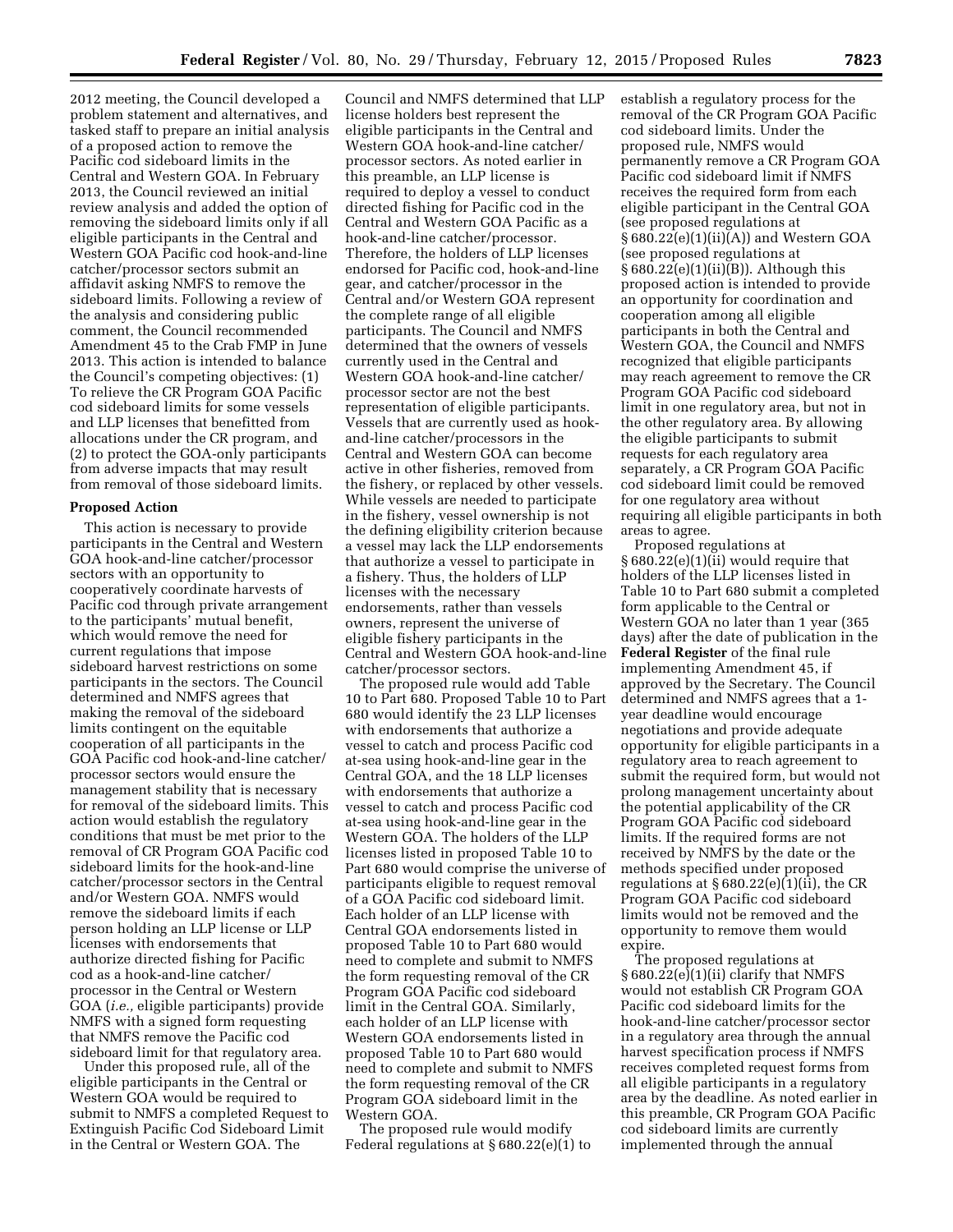harvest specification process; therefore, it follows that any modification to the sideboard limits must align with the annual harvest specifications cycle. Sideboard limits could not be removed immediately upon receipt by NMFS of the required forms. If NMFS would receive the required forms after the annual harvest specification cycle is completed, NMFS would remove a CR Program GOA Pacific cod sideboard limit for the hook-and-line catcher/ processor sector during the next annual harvest specification cycle for GOA groundfish.

The proposed rule does not require eligible participants to enter into a private contractual agreement to coordinate fishing practices within that regulatory area prior to submitting to NMFS the required forms requesting removal of a CR Program GOA Pacific cod sideboard limit. However, the Council and NMFS anticipate that all eligible participants in the Central or Western GOA would reach a binding agreement to coordinate fishing practices within that regulatory area prior to submitting to NMFS the required forms requesting removal of a CR Program GOA Pacific cod sideboard limit. Voluntary agreements, or fishing cooperatives, have consistently proven to be effective at coordinating fishing practices and resolving conflicts among fishery participants in numerous fisheries throughout the BSAI and GOA (see Section 1.6.1 of the Analysis for additional detail). Any voluntary contractual agreements that may be reached by eligible participants are not required to be reviewed by or submitted to NMFS under the proposed rule. NMFS notes that it is highly unlikely that eligible participants who did not benefit from the CR Program would agree to request removal of a CR Program GOA Pacific cod sideboard limit unless they have established private agreements with all eligible participants that are beneficial to them.

If the holder of the LLP licenses listed in proposed Table 10 to Part 680 are unable, or unwilling, to agree to request that NMFS remove a CR Program GOA Pacific cod sideboard limit in a regulatory area within the proposed timeline, the sideboard limit for that regulatory area would continue to apply. Maintaining the CR Program GOA Pacific cod sideboard limits—if unanimous agreement for their removal is not reached by the eligible participants—is consistent with the objectives of sideboard management as established by the CR Program and the sideboard limit calculation method established under regulations implementing Amendment 83.

Removing sideboard limits without unanimous agreement of all of the eligible participants could indicate that eligible participants have not agreed to coordinate harvests. This could increase the likelihood of a race for fish and could allow those who received QS under the CR Program to expand their efforts in the GOA Pacific cod fisheries. Such a result would not be consistent with the goals of the CR Program or the Council's objectives for this action.

The Council considered and rejected an option that would have suspended, rather than permanently removed, the CR Program GOA Pacific cod sideboard limits. The Council concluded that if eligible participants had to renegotiate and resubmit request forms each year, management and operational uncertainty among eligible participants would substantially increase, and could result in increased administrative burden and costs when compared to the permanent removal of the CR Program GOA Pacific cod sideboard limits as proposed by this action. Section 2.2 of the Analysis provides additional description about the potential costs and uncertainty resulting from this rejected approach.

This proposed action would not modify the CR Program GOA Pacific cod sideboard limits for hook-and-line catcher/processors in the Eastern GOA. As explained earlier, this action would not remove the sideboard designations on the FFPs for the eight sideboarded vessels or the five sideboarded LLP licenses, and these vessels and LLP licenses will still be subject to a CR Program Pacific cod sideboard limit if they are used in the Eastern GOA. As also noted earlier in this preamble, Amendment 83 did not modify CR Program GOA Pacific cod sideboard limits in the Eastern GOA. The Eastern GOA is still subject to inshore/offshore management. As a result, the CR Program GOA Pacific cod sideboard limits in the Eastern GOA were not recalculated for gear and operation type. Additionally, NMFS notes that this proposed action would not increase the likelihood that an OFL, ABC, TAC, or sector catch limit would be exceeded. As proposed, Pacific cod TACs and sector allocations would continue to be established through the annual GOA harvest specifications process and managed by NMFS as described earlier in this preamble.

### **Classification**

Pursuant to sections 304(b)(1)(A) and 305(d) of the Magnuson-Stevens Act, the NMFS Assistant Administrator has determined that this proposed rule is consistent with the Crab FMP, GOA

FMP, other provisions of the Magnuson-Stevens Act, and other applicable law, subject to further consideration after public comment.

This proposed rule has been determined to be not significant for the purposes of Executive Order 12866.

#### *Initial Regulatory Flexibility Analysis*

An initial regulatory flexibility analysis (IRFA) was prepared, as required by section 603 of the Regulatory Flexibility Act. The IRFA describes the economic impact this proposed rule, if adopted, would have on small entities. A description of the proposed action, why it is being considered, and the legal basis for this proposed action are contained at the beginning of this section in the preamble and in the **SUMMARY** section of the preamble and are not repeated here. While this IRFA concludes that no small entities will be directly regulated by this action, this is a result of the IRFA analysis, and NMFS has thus chosen not to certify that the proposed rule is not expected to have a significant economic impact on a substantial number of directly regulated small entities. A summary of the IRFA follows. A copy of the IRFA is available from NMFS (see **ADDRESSES**).

## **Number and Description of Small Entities Regulated by the Proposed Action**

This proposed action would directly regulate eight entities. These eight entities include the owners of the eight vessels, and the holders of the five LLP licenses currently subject to CR Program GOA Pacific cod sideboard limits in the Central and Western GOA hook-and-line catcher/processor sectors. The owners of the eight vessels and holders of the five LLP licenses directly regulated by this proposed action are affiliated through their membership in the Freezer Longline Conservation Cooperative (FLCC). The FLCC represents LLP holders and the owners and operators of vessels that participate in the Pacific cod hook-and-line catcher/processor sector in the Federal waters of the BSAI. The FLCC is comprised of businesses that are engaged in the harvesting and processing of finfish. The annual revenue of members of the FLCC has exceeded \$130 million per year since its formation, and \$172 million in 2012, the most recent year of available revenue data (see Table 1–14 in Section 1.6 of the Analysis for additional detail).

Members of the FLCC are not considered small entities because the annual revenue of the cooperative exceeds the size standards for small entities. The Small Business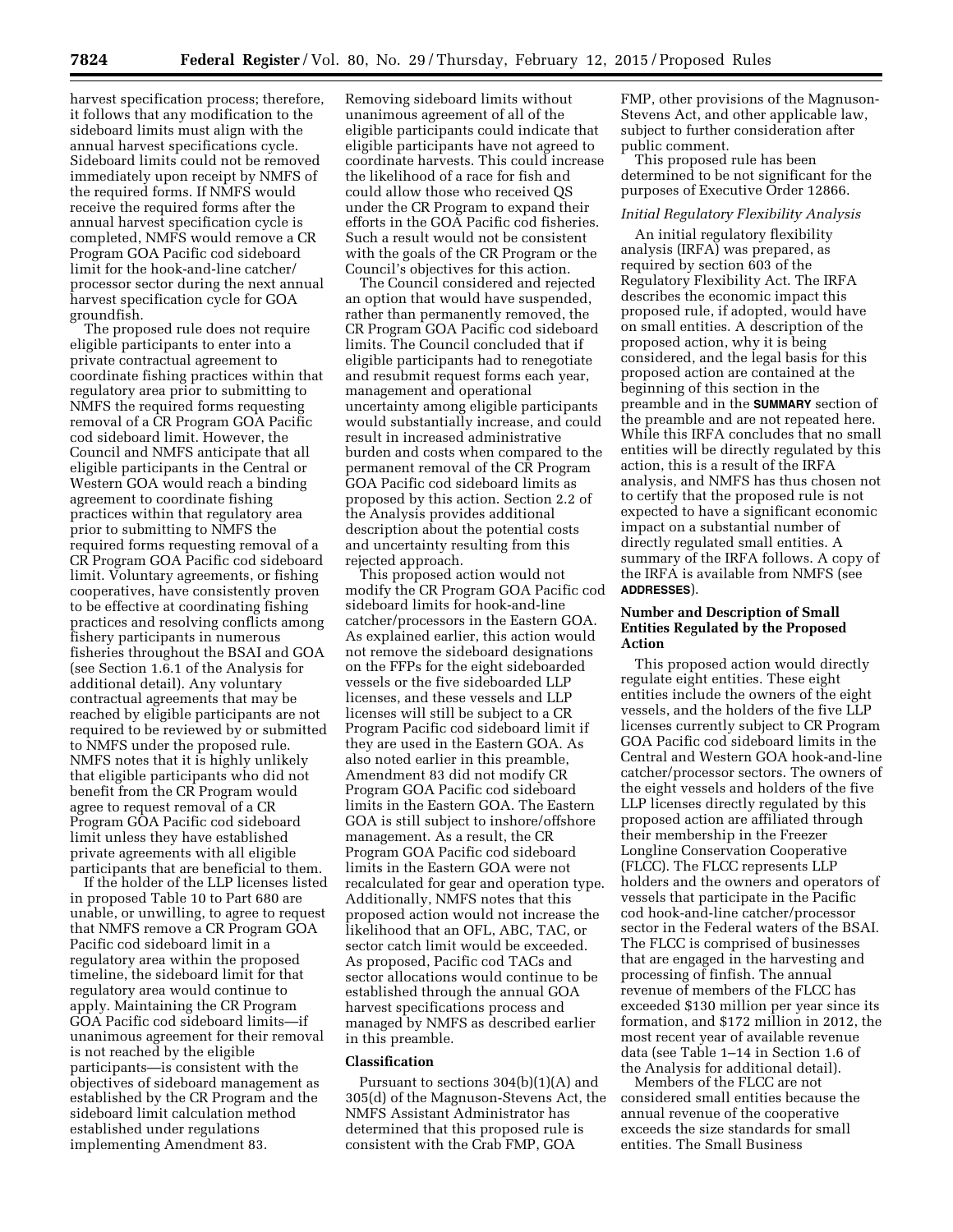Administration (SBA) has established size standards for all major industry sectors in the United States, including commercial finfish harvesters (NAICS code 114111), commercial shellfish harvesters (NAICS code 114112), other commercial marine harvesters (NAICS code 114119), for-hire businesses (NAICS code 487210), marinas (NAICS code 713930), seafood dealers/ wholesalers (NAICS code 424460), and seafood processors (NAICS code 311710). A business primarily involved in finfish harvesting is classified as a small business if it is independently owned and operated, is not dominant in its field of operation (including its affiliates), and has combined annual gross receipts not in excess of \$20.5 million, for all its affiliated operations worldwide. For commercial shellfish harvesters, the same qualifiers apply, except the combined annual gross receipts threshold is \$5.5 million. For other commercial marine harvesters, forhire fishing businesses, and marinas, the same qualifiers apply, except the combined annual gross receipts threshold is \$7.5 million.

A business primarily involved in seafood processing is classified as a small business if it is independently owned and operated, is not dominant in its field of operation (including its affiliates), and has combined annual employment, counting all individuals employed on a full-time, part-time, or other basis, not in excess of 500 employees for all its affiliated operations worldwide. For seafood dealers/wholesalers, the same qualifiers apply, except the employment threshold is 100 employees.

In determining a number of employees, SBA counts all individuals employed on a full-time, part-time, or other basis. This includes employees obtained from a temporary employee agency, professional employee organization or leasing concern. SBA will consider the totality of the circumstances, including criteria used by the IRS for Federal income tax purposes, in determining whether individuals are employees of a concern. Volunteers (*i.e.,* individuals who receive no compensation, including no in-kind compensation, for work performed) are not considered employees. Where the size standard is number of employees, the method for determining a concern's size includes the following principles: (1) The average number of employees of the concern is used (including the employees of its domestic and foreign affiliates) based upon numbers of employees for each of the pay periods for the preceding completed 12 calendar months; and (2) part-time and

temporary employees are counted the same as full-time employees.

Three entities hold LLP licenses and own vessels that operate only in the GOA as hook-and-line catcher/ processors. These three entities are not directly regulated by the CR Program GOA Pacific cod sideboard limits, and are not members of the FLCC. One entity owns a vessel named on an LLP license with Central GOA Pacific cod hook-and-line catcher/processor endorsements; the other two entities each own a vessel named on LLP licenses with Western GOA Pacific cod hook-and-line catcher/processor endorsements. These three entities are not directly regulated by this action because this action would not impose regulations on these vessels or the associated LLP licenses, or relieve them from regulation. These three entities may voluntarily choose to submit a request for removal of the sideboard limits under this action, but are not required to do so.

## **Duplicate, Overlapping, or Conflicting Federal Rules**

No duplication, overlap, or conflict between this proposed action and existing Federal rules has been identified.

### **Description of Significant Alternatives that Minimize Adverse Impacts on Small Entities**

The Council considered two alternatives for this action. Alternative 1 is the status quo, which does not meet the objectives of the action. Alternative 2 would remove the CR Program GOA Pacific cod sideboard limits in either the Central GOA, Western GOA, or both regulatory areas. As part of Alternative 2, the Council and NMFS also considered an option and a suboption for removing the CR Program GOA Pacific cod sideboard limits. The option (*i.e.,* proposed action) would remove CR Program GOA Pacific cod sideboard limits for the hook-and-line catcher/ processor sector permanently if certain conditions are met by a specified date. The sub-option would suspend the CR Program GOA Pacific cod sideboard limits for the hook-and-line catcher/ processor sector on an annual basis if certain conditions are met annually.

The option would require all hookand-line catcher/processor LLP license holders that are authorized to target Pacific cod in the Central or Western GOA (*i.e.,* eligible participants) to submit a form to NMFS requesting the permanent removal of the GOA Pacific cod sideboard limit in that regulatory area on a one-time basis. The option would also require the request to be

submitted within one year of the date of publication in the **Federal Register** of the final rule implementing Amendment 45, if approved by the Secretary.

The sub-option would require all eligible participants to annually submit a form to NMFS requesting removal of the GOA Pacific cod sideboard limit in that regulatory area for the upcoming fishing year. Under the sub-option, if the annual form is not received by NFMS, the sideboard limits would not be removed for the following fishing year (*i.e.,* January 1 through December 31).

This proposed action would implement Alternative 2 with the option to permanently remove the CR Program GOA sideboard limits if all eligible participants in a regulatory area submit to NMFS a form requesting removal and provide that form to NMFS within the required timeline. The Council rejected the sub-option because the annual suspension of sideboards could create uncertainty for participants, result in additional administrative burden and costs, and potentially create management instability.

Although this proposed action does not directly regulate small entities, the preferred alternative is the only alternative in the suite of options and alternatives considered that reduces the burden on directly regulated entities and best meets the purpose and need for this proposed action.

### **Recordkeeping and Reporting Requirements**

The reporting, recordkeeping, and other compliance requirements would be increased slightly under the proposed action if eligible participants in the Central or Western GOA agree to submit an affidavit to NMFS requesting removal of the CR Program GOA sideboard limits.

### *Collection-of-Information Requirements*

This proposed rule contains a collection-of-information requirement subject to review and approval by the Office of Management and Budget (OMB) under the Paperwork Reduction Act (PRA). This requirement has been submitted to OMB for approval under OMB Control No. 0648–0334. Public reporting burden for the Request to Extinguish Pacific Cod Sideboard Limits for Hook-and-Line Catcher/Processors in the Western or Central GOA is estimated to average 30 minutes per individual response, including the time for reviewing instructions, searching existing data sources, gathering and maintaining the data needed, and completing and reviewing the collection of information.